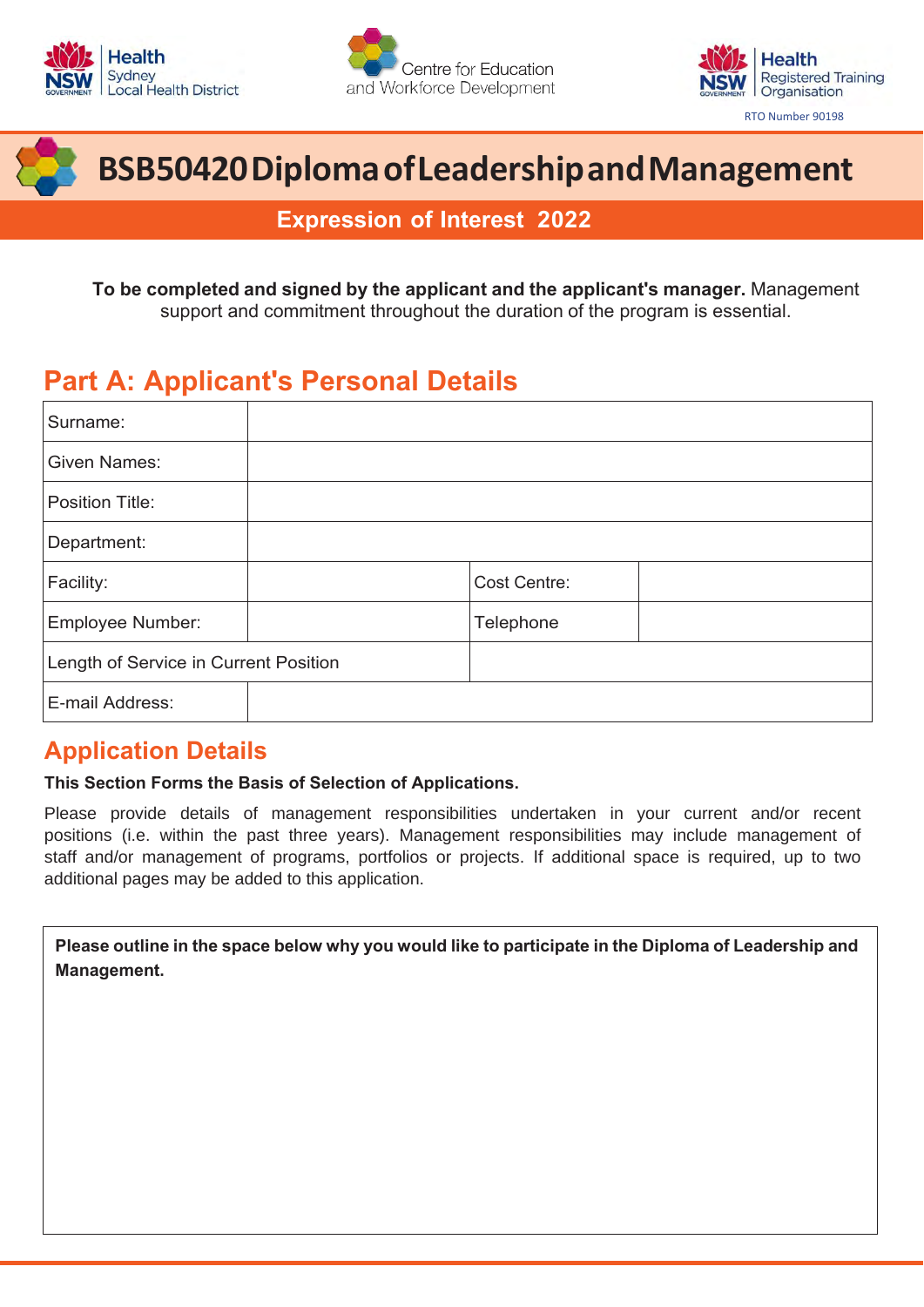**How many staff do you manage/supervise?**

**What is your role in the recruitment of staff?** 

**What is your role in conducting Performance Management reviews with your staff?** 

**Are you responsible/involved in developing your service/business plan?** 

**Do you oversee your service budget?** 

**What is your involvement in the accreditation processes for your service and the organisation?** 

**Do you undertake quality improvement projects in your service? What has been/is your role in quality improvement projects?**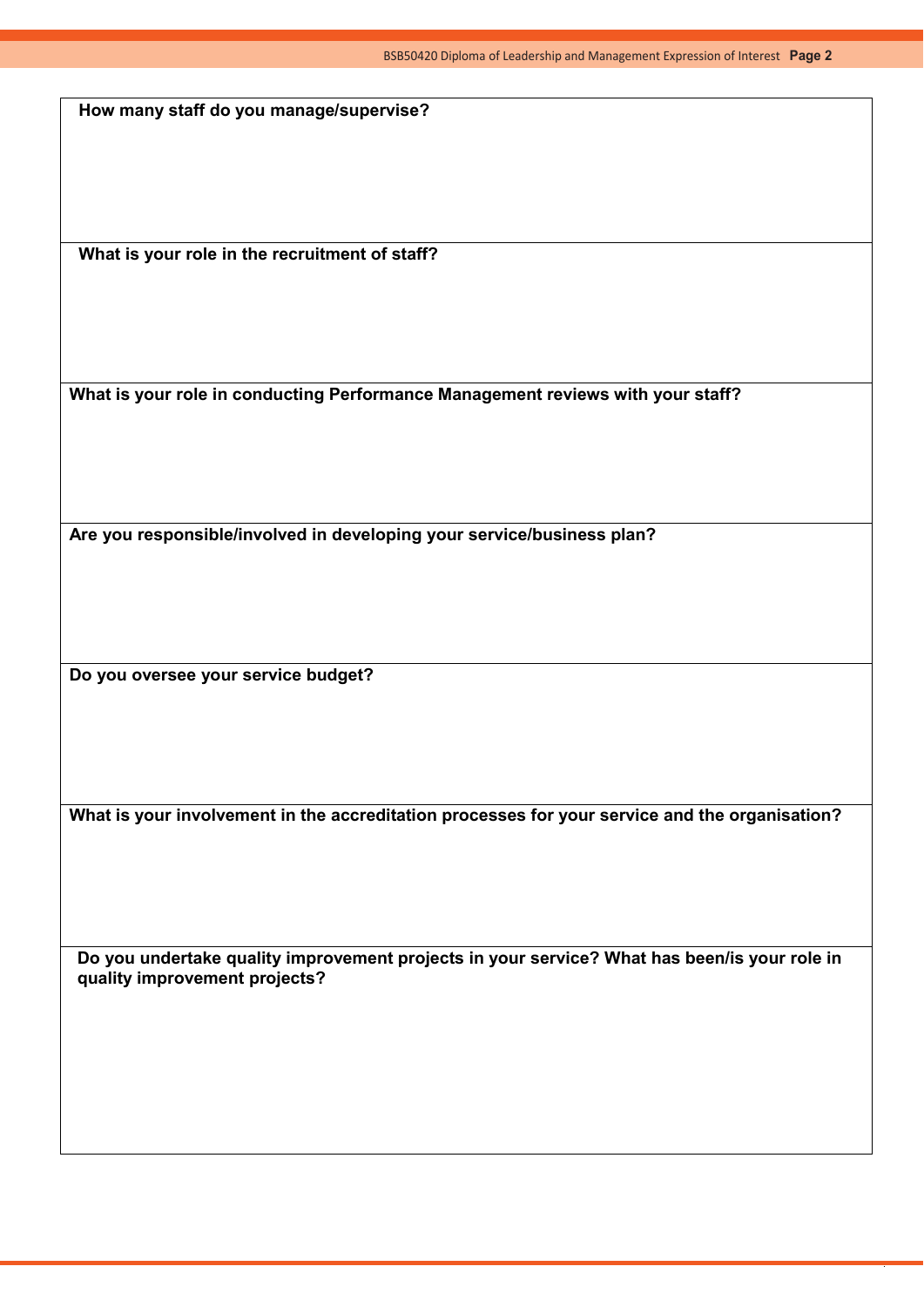| Do you supervise students?                                                                                                                                                       |  |
|----------------------------------------------------------------------------------------------------------------------------------------------------------------------------------|--|
|                                                                                                                                                                                  |  |
|                                                                                                                                                                                  |  |
| Do you hold any Statements of Attainment that you wish to request a credit transfer for?<br>If yes, please list and attach a copy of your Statement of Attainment with this EOI. |  |
| No<br>Yes                                                                                                                                                                        |  |
|                                                                                                                                                                                  |  |
|                                                                                                                                                                                  |  |

Please indicate whether you have completed any of the management skills courses listed below:

| Course Name                                                                | Completed<br>(Yes/No) | Year<br>Completed |
|----------------------------------------------------------------------------|-----------------------|-------------------|
| <b>BSBMGT502 Manage People Performance</b>                                 |                       |                   |
| <b>BSBHRM405 Support the Recruitment, Selection and Induction of Staff</b> |                       |                   |
| BSBPMG522 Undertake project work                                           |                       |                   |
| <b>PSPGEN050 Manage Conflict and Grievance in the Workplace</b>            |                       |                   |
| <b>Conflict Resolution</b>                                                 |                       |                   |
| Accelerating Implementation Methodology (AIM)                              |                       |                   |

Please list any other leadership or management courses you have attended and the year attended.

### **Applicant Declaration**

I have read the Diploma of Leadership and Management program guide and have discussed this with my line manager. I can make the commitment required to complete all the program requirements.

Applicant Signature: Date: Date: Date: Date: Date: Date: Date: Date: Date: Date: Date: Date: Date: Date: Date: Date: Date: Date: Date: Date: Date: Date: Date: Date: Date: Date: Date: Date: Date: Date: Date: Date: Date: Dat

*Please attach your CV and your job description to this application.*